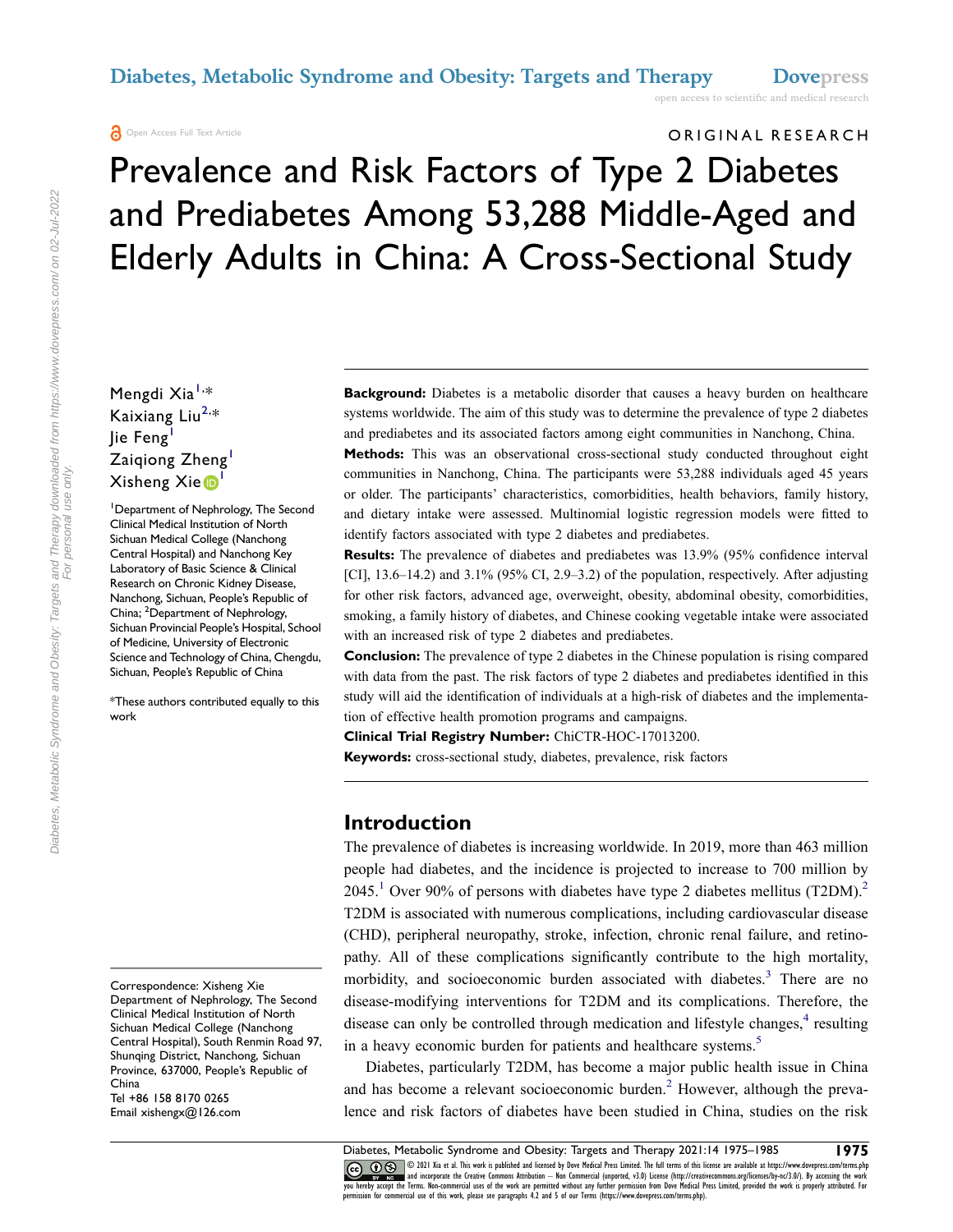<span id="page-1-1"></span><span id="page-1-0"></span>factors and the trend of prediabetes, particularly among middle-aged and elderly adults, are scarce.<sup>6</sup> China has a vast territory characterized by lifestyle diversity and marked differences in economic and social development endeavors among its regions. Therefore, the diabetes prevalence greatly varies between China's regions.<sup>7</sup> Nanchong is an important transportation hub and representative city in western China. The population of this city has a recognizable age imbalance, given the high proportion of older people, in line with the country's rapidly aging population. T2DM mainly affects middle-aged and elderly people, accounting for more than 90% of the diabetes cases.<sup>8</sup> The rapidly aging population, the rapid increase in the incidence of chronic diseases, and epidemiological changes will put significant financial pressure on healthcare systems in the future.<sup>9</sup> Given that our knowledge of the status of diabetes and prediabetes among the elderly in the urban areas of western China is limited, this study aimed to explore the incidence and risk factors of T2DM and prediabetes in the Nanchong region.

# <span id="page-1-3"></span><span id="page-1-2"></span>**Methods**

#### Study Design and Setting

This observational and cross-sectional study was conducted between November 2012 and December 2017. The participants were recruited from eight communities in the Shunqing District, Nanchong City, China. The communities involved were Xin Jian, Dongnan, Huafeng, Wufeng, Beicheng, Heping Road, Dongcheng, and Zhongcheng. The numbers of households in the eight communities were used as labels, and 1,000 labels were randomly selected from each community via a computer random number generator for questionnaire surveys. The unified quality control plan was formulated by the Center for Disease Control and Prevention of Nanchong and the Center for Comprehensive Management of Chronic Diseases of Nanchong Central Hospital.

# Ethical Aspects

This study was approved by the Medical Ethics Committee of Nanchong Central Hospital (2012–65) and registered in the China Clinical Trial Registry (NO: ChiCTR-HOC -17013200). All procedures met the institution's ethical standards and were conducted in compliance with the International Declaration of Helsinki. Written informed consent was obtained from all participants.

# Study Population

A total of 105,956 individuals older than 45 years were included in the survey. From this population, we excluded 50,294 individuals who were previously diagnosed with type 1 diabetes or other types of diabetes ( $n = 344$ ), and persons who had never taken blood-glucose measurements or were unsure whether they had diabetes ( $n = 49,950$ ). Additionally, 2,374 individuals with missing values in any variables were also excluded. Finally, 53,288 individuals aged between 45 years and 101 years were included in the analysis. Of them, 7,396, 1,643, and 44,249 individuals had T2DM, prediabetes, and no diabetes, respectively [\(Figure 1\)](#page-2-0). T2DM, prediabetes, and non-diabetes were defined following the World Health Organization criteria.[10](#page-9-9)

# <span id="page-1-4"></span>Data Collection

Data on the participants' characteristics were collected from the questionnaire and clinical examination records. Age, sex, education, income, health behaviors, comorbidities, family history of diabetes, and dietary intake were self-reported during face-to-face interviews. Physical examinations included weight, height, and waist circumference. Well-documented fasting serum glucose measurements obtained during the outpatient visit were recorded.

# **Definitions**

Anthropometric variables included height, weight, and waist circumference and were measured by medical staff members. Body mass index (BMI) was classified into normal weight  $( $23.0 \text{ kg/m}^2$ ), overweight  $(23-27.5 \text{ kg}/$$ m<sup>2</sup>), and obese ( $\geq$  27.5 kg/m<sup>2</sup>) following the WHO classification and BMI recommendations for Asian populations.[11](#page-9-10) Waist circumference was recorded either as normal  $\approx 85$  cm in women and  $\leq 90$  cm in men) or indicative of abdominal obesity ( $\geq 85$  cm in women and  $\geq$ 90 cm in men). $^{12}$  $^{12}$  $^{12}$ 

<span id="page-1-6"></span><span id="page-1-5"></span>The educational categories used in this study were low (primary and lower), middle (middle and high school), and high (college and above). Household income was classified (based on the per capita annual income in China) into poor [< ¥10,000 (1496 \$)/year], middle class [¥10,000– 20,000 (1496–2986 \$)/year], well-off [¥20,000–50,000 (2986–7467 \$)/year], and rich[> ¥50,000 (7467 \$)/year)].

Hypertension and hyperlipidemia were defined based on a previous diagnosis. CHD was determined based on the presence or absence of coronary atherosclerotic heart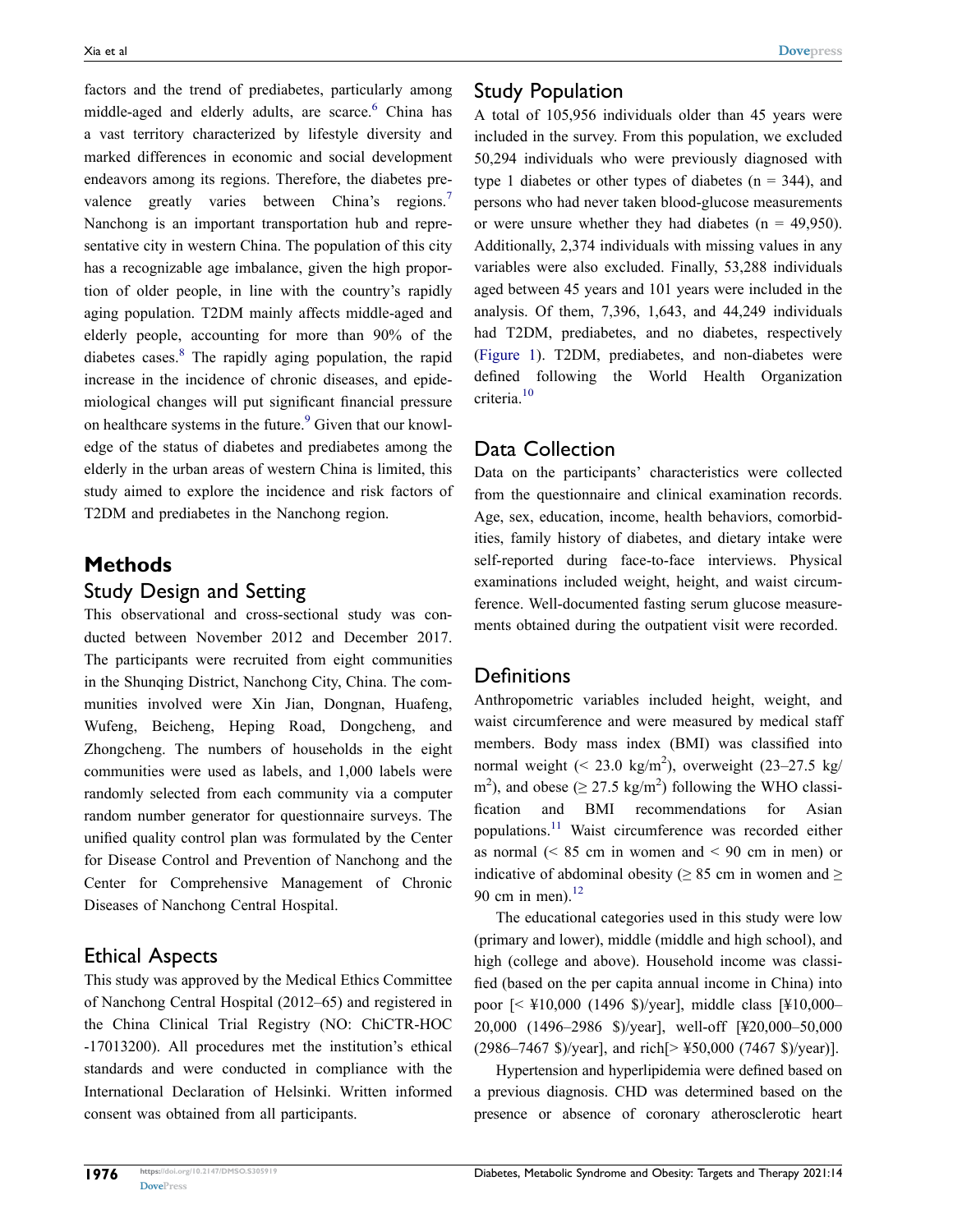<span id="page-2-0"></span>

Figure 1 Flow chart documenting inclusion criteria, exclusion criteria, and the number of individuals included in the study population.

disease. Stroke was defined as having a recorded diagnosis of cerebral hemorrhage, cerebral infarction, or other cerebrovascular diseases. A family history of diabetes was determined as having a relative within three generations or multiple family members being diagnosed with diabetes.

<span id="page-2-1"></span>Smoking status was classified into smokers (at least one cigarette per day), ex-smokers (people who quit smoking > 1 year ago at the time of the study), and non-smokers (those who never smoked). $13$  Alcohol intake was categorized into non-drinkers (0 g alcohol/day), light (1– 14.99 g/day), moderate (15–29.99 g/day), and heavy drin-kers (> 30 g/day).<sup>[14,](#page-9-13)[15](#page-9-14)</sup>

<span id="page-2-4"></span><span id="page-2-3"></span><span id="page-2-2"></span>We used a questionnaire similar to the International Physical Activity Questionnaire<sup>[16](#page-9-15)</sup> and collected the cumulative hours per day spent at work, transportation, housework, and leisure physical activity in the past seven days. The physical activity level, based on metabolic equivalents of task score (METs), was divided into low, medium, and high, following international physical activity standards.<sup>17</sup>

<span id="page-2-6"></span><span id="page-2-5"></span>Sleep was assessed using the Pittsburgh Sleep Quality Index Scale.<sup>18</sup> Sleep status was divided into three categories:  $\leq$  5 h, 6–9 h, and > 9 h.<sup>[19](#page-9-18)</sup> Considering the actual status of the Chinese community diet, the participants' current dietary intake was evaluated as follows: meat or poultry intake,  $\langle 100 \text{ g/day} \rangle$  or  $> 100 \text{ g/day}$ ; vegetable intake, 100 g/day or  $> 100$  g/day; added fish consumption, yes or no; soy, yes or no; dairy product, yes or no; and fruits, yes or no.

#### Statistical Analyses

The overall prevalence of T2DM and its associated factors were determined and recorded using the descriptive and inferential method of data analysis. Descriptive statistics were used to summarize the characteristics of study participants. Continuous variables (age, BMI, waist circumference, sleep, and MET) were expressed as the mean  $\pm$  standard deviation (SD) and compared using an ANOVA when variables were normally distributed. For variables that did not follow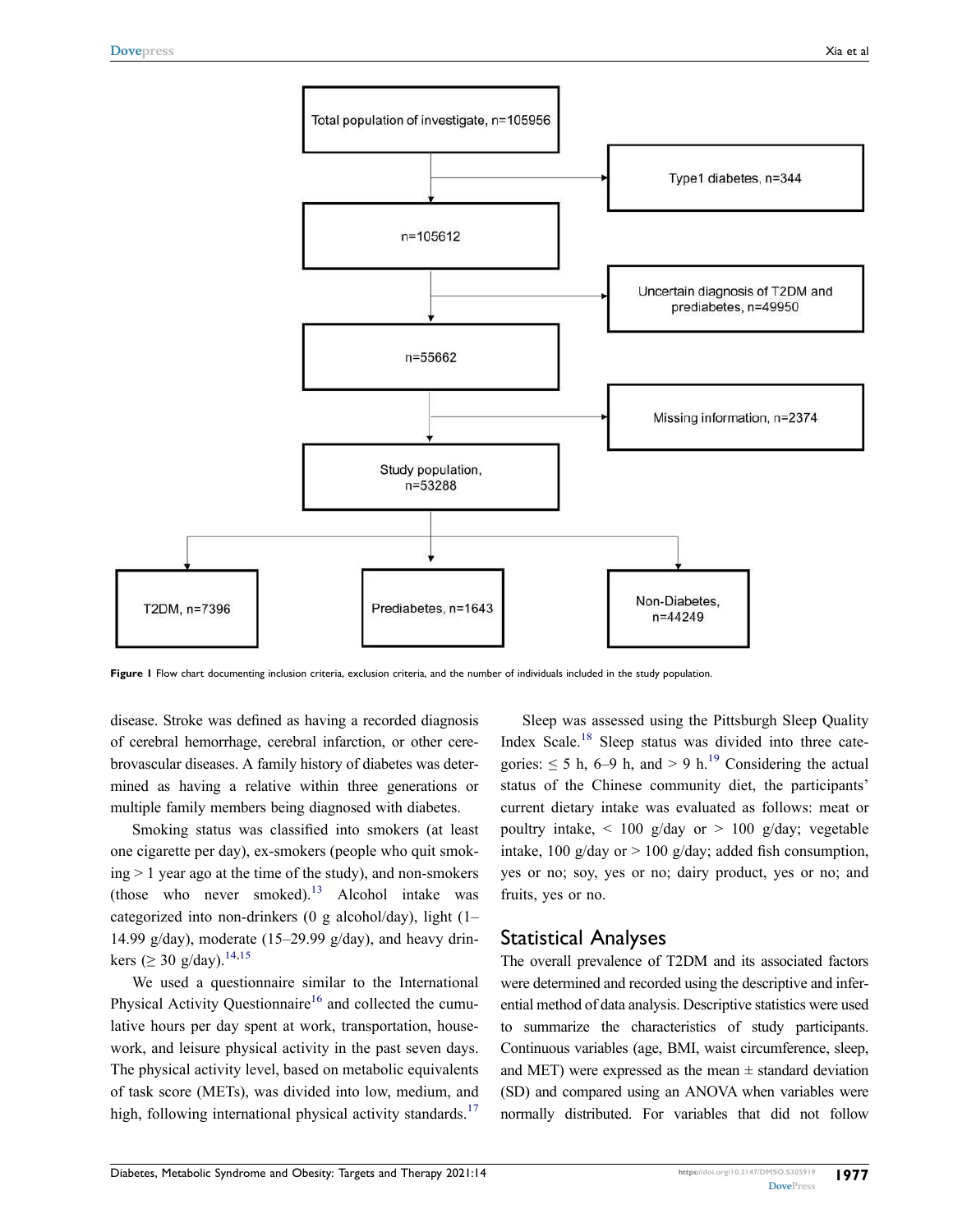a normal distribution, a Kruskal–Wallis test was used. Descriptive statistics of categorical variables were presented as frequency and percentage and analyzed using the Chisquared test. Multivariate logistic analysis was used to assess the association between the explanatory variables and the outcome variable to control the effect of confounding and the independent effect of each variable on diabetes and prediabetes. These data are presented as odds ratios (ORs) and a 95% confidence interval (CI). All statistical analyses were performed using the IBM SPSS Version 20.0 (IBM Corp, Armonk, NY, USA). A *p-*value of < 0.05 was considered statistically significant.

#### **Results**

The average age of the study population was  $63.7 \pm 10.0$ (mean  $\pm$  SD) years and was similar in three groups. The mean BMI of the overall study population was  $24.2 \pm$ 3.2 kg/m<sup>2</sup>, and the average WC was  $82.6 \pm 8.6$  cm. The average sleep duration was  $7.0 \pm 1.1$  hours ([Table 1\)](#page-3-0). In total, 13.9% (95% CI, 13.6–14.2) and 3.1% (95% CI, 2.9–3.2) had T2DM and prediabetes, respectively. In all three groups, the majority of the participants were female, had moderate-level income, and had primary and middlelevel education. Most of the participants in the T2DM group were older than 65 years. Nearly 30% of the participants had comorbidities, and most participants had hypertension and hyperlipidemia. More than 10% of the participants were either smokers or drinkers, or both. More than 90% of the participants had moderate physical activity levels, and few had high physical activity levels. There were no significant differences in this regard between the three groups. Furthermore, the three groups also showed similar sleep habits, with most of the participants having a sleep duration of 6–9 h, few slept  $\leq$  6 h, and very few slept  $> 9$  h. Dietary habits were similar in the three groups and showed a trend of low intake of protein-rich foods such as fish, meat/poultry, and soybeans. Over 90% of the

participants hardly consumed fish, soybeans, and meat (< 100 g per day).

In all three groups, the proportion of participants with T2DM significantly differed according to age; sex; BMI; abdominal obesity; education; income; comorbidities like hypertension, hyperlipidemia, CHD and stroke; smoking; drinking; sleep; family history of diabetes; and dietary intake of fish, vegetables, soy, dairy product, and fruits [\(Table 2](#page-4-0)).

Age, sex, education, income, comorbidities, smoking, drinking, sleep duration, family history of diabetes, BMI, and abdominal obesity were included in the multivariate regression analysis. After adjusting for other factors, the result showed that compared with people younger than 65 years, participants aged  $65-80$  years ( $p < 0.001$ ) and older than 80 ( $p < 0.001$ ) had higher odds of having diabetes and prediabetes  $(p = 0.044, p < 0.001,$  respectively). Individuals who were overweight and obese also had higher odds of T2DM and prediabetes than those with normal BMI (*p* < 0.001). Furthermore, abdominally obese people had higher odds of diabetes and prediabetes  $(p < 0.001)$  than persons with normal abdominal girth [\(Table 3](#page-6-0)).

The risk of T2DM was significantly higher in individuals with lower education, comorbidities like hypertension and hyperlipidemia, CHD and stroke, who were smokers, with short sleep duration, a family history of diabetes, consumed dairy products, had a vegetable intake  $\geq 100$  g, and had no soy and fruit intake. The significant findings in the prediabetes group were also observed in the diabetes group. However, smoking, short sleep, drinking, and comorbidities did not increase the risk of prediabetes, unlike higher education, which increased the risk of prediabetes. ([Table 3](#page-6-0)).

#### **Discussion**

Data on diabetes and prediabetes among middle-aged and elderly adults in the urban areas of western China are

| <b>Variables</b>         | Total              | T2DM               | <b>Prediabetes</b> | <b>Non-Diabetes</b> |
|--------------------------|--------------------|--------------------|--------------------|---------------------|
| Age                      | $63.7 \pm 10.0$    | $67.2 \pm 9.3$     | $63.9 + 9.9$       | $63.7 \pm 10.0$     |
| BMI ( $\text{kg/m}^2$ )  | $24.2 \pm 3.2$     | $24.6 \pm 3.4$     | $24.6 \pm 3.1$     | $24.1 \pm 3.2$      |
| Waist circumference (cm) | $82.6 \pm 8.6$     | $84.6 \pm 10.0$    | $83.5 \pm 8.3$     | $82.2 \pm 8.3$      |
| Sleep duration (hour)    | $7.0 \pm 1.1$      | $6.9 \pm 1.2$      | $7.1 \pm 1.1$      | $7.0 \pm 1.0$       |
| <b>MET<sub>s</sub></b>   | $1500.1 \pm 571.5$ | $1475.4 \pm 568.8$ | 1484.6±572.4       | $1504.8 \pm 571.8$  |

<span id="page-3-0"></span>**Table 1** The Continuous Variables of Participants. (Mean  $\pm$  SD)

**Abbreviations:** BMI, body mass index; METs, metabolic equivalent of task score.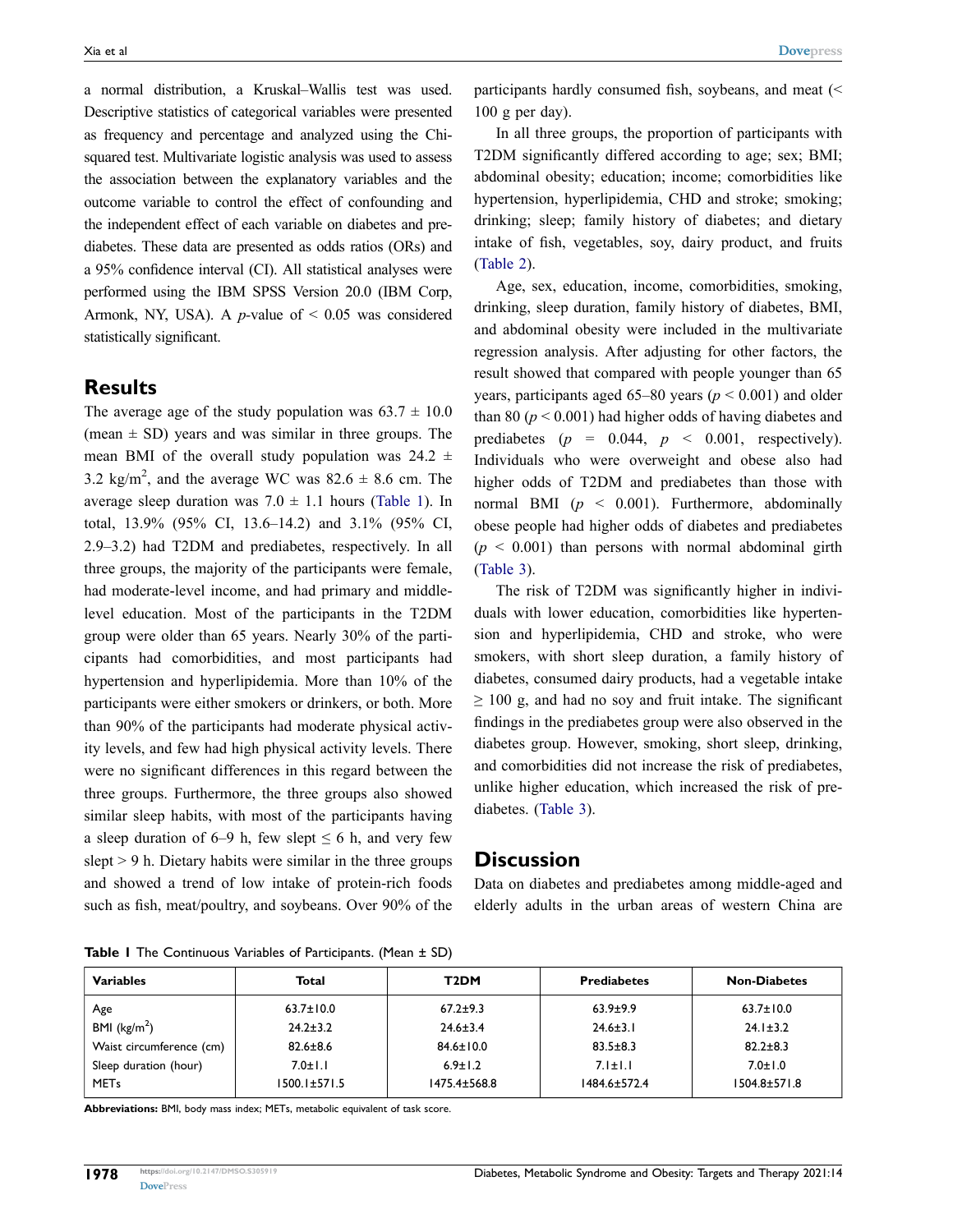<span id="page-4-0"></span>

| <b>Characteristics</b>           | <b>Total</b>  | Frequency (%)     |                            |                     |         |  |
|----------------------------------|---------------|-------------------|----------------------------|---------------------|---------|--|
|                                  |               | T <sub>2</sub> DM | <b>Prediabetes</b>         | <b>Non-Diabetes</b> | P value |  |
| Age (Year)                       |               |                   |                            |                     |         |  |
| $<$ 65                           | 29,102 (54.6) | 2880 (38.9)       | 854 (52.0)                 | 25,368 (57.3)       | < 0.001 |  |
| $65 - 80$                        | 20,517 (38.5) | 3758 (50.8)       | 16,065(36.3)<br>694 (42.2) |                     |         |  |
| $\geq 80$                        | 3669 (6.9)    | 758 (10.2)        | 95 (5.8)                   | 2816 (6.4)          |         |  |
| Gender                           |               |                   |                            |                     |         |  |
| Male                             | 20,024 (37.6) | 3081 (41.7)       | 656 (39.9)                 | 16,287(36.8)        | < 0.001 |  |
| Female                           | 33,264 (62.4) | 4315 (58.3)       | 987 (60.1)                 | 27,962 (63.2)       |         |  |
| BMI                              |               |                   |                            |                     |         |  |
| < 23                             | 19,308(36.2)  | 2322 (31.4)       | 482 (29.3)                 | 16,504(37.3)        | < 0.001 |  |
| $23 - 27.5$                      | 26,877 (50.4) | 3862 (52.2)       | 906(55.1)                  | 22,109 (50.0)       |         |  |
| $\geq 27.5$                      | 7103 (13.3)   | 1212(16.4)        | 255 (15.5)                 | 5636 (12.7)         |         |  |
| Waist circumference <sup>+</sup> |               |                   |                            |                     |         |  |
| Normal                           | 38,674 (72.6) | 4672 (63.2)       | 1130(68.8)                 | 32,872 (74.3)       | < 0.001 |  |
| Abdominal obesity                | 14,614(27.4)  | 2724 (36.8)       | 513(31.2)                  | 11,377(25.7)        |         |  |
| Education                        |               |                   |                            |                     |         |  |
| Primary/under                    | 23,877 (44.8) | 3804 (51.4)       | 574 (34.9)                 | $19,499$ (44.1)     | < 0.001 |  |
| Middle and High                  | 26,077 (48.9) | 3094 (41.8)       | 941 (57.3)                 | 22,042 (49.8)       |         |  |
| College/above                    | 3334 (6.3)    | 498 (6.7)         | 128(7.8)                   | 2708(6.1)           |         |  |
| Household income                 |               |                   |                            |                     |         |  |
| Poor                             | 290 (0.5)     | 48 (0.6)          | 12(0.7)                    | 230(0.5)            | 0.024   |  |
| Moderate                         | 47,269 (88.7) | 6618 (89.5)       | 1449 (88.2)                | 39,202 (88.6)       |         |  |
| Well-off                         | 5663 (10.6)   | 723 (9.8)         | $182$ (11.1)               | 4758 (10.8)         |         |  |
| <b>Rich</b>                      | 66 $(0.1)$    | 7(0.1)            | $0(0)$ ‡                   | 59 $(0.1)$          |         |  |
| <b>Comorbidities</b>             |               |                   |                            |                     |         |  |
| Hypertension                     |               |                   |                            |                     |         |  |
| No                               | 37,816 (71.0) | 4506 (60.9)       | 1127(68.6)                 | 32,183 (72.7)       | < 0.001 |  |
| Yes                              | 15,472 (29.0) | 2890 (39.1)       | 516(31.4)                  | 12,066(27.3)        |         |  |
| Hyperlipidemia                   |               |                   |                            |                     |         |  |
| No                               | 49,694 (93.3) | 6337 (85.7)       | 1367 (83.2)                | 41,990 (94.9)       | < 0.001 |  |
| Yes                              | 3594 (6.7)    | 1059(14.3)        | 276 (16.8)                 | 2259(5.1)           |         |  |
| CHD                              |               |                   |                            |                     |         |  |
| No                               | 52,606 (98.7) | 7194 (97.3)       | 1617 (98.4)                | 43,795 (99.0)       | < 0.001 |  |
| Yes                              | 682(1.3)      | 202(2.7)          | 26(1.6)                    | 454 (1.0)           |         |  |
| Stroke                           |               |                   |                            |                     |         |  |
| No                               | 52,643 (98.8) | 7189 (97.2)       | 1624 (98.8)                | 43,830 (99.1)       | < 0.001 |  |
| Yes                              | 645 (1.2)     | 207(2.8)          | 19(1.2)                    | 419 (0.9)           |         |  |
| <b>Health behaviors</b>          |               |                   |                            |                     |         |  |
| Smoking                          |               |                   |                            |                     |         |  |
| Non-smoker                       | 46,851 (87.9) | 6396 (86.4)       | 1431(87.1)                 | 39,024 (88.2)       | 0.001   |  |
| Ex-smoker                        | 1075(2.0)     | 161(2.2)          | 37(2.3)                    | 877 (2.0)           |         |  |
| Smoker                           | 5362 (10.1)   | 839 (11.3)        | 175 (10.7)                 | 4348 (9.8)          |         |  |

(*Continued*)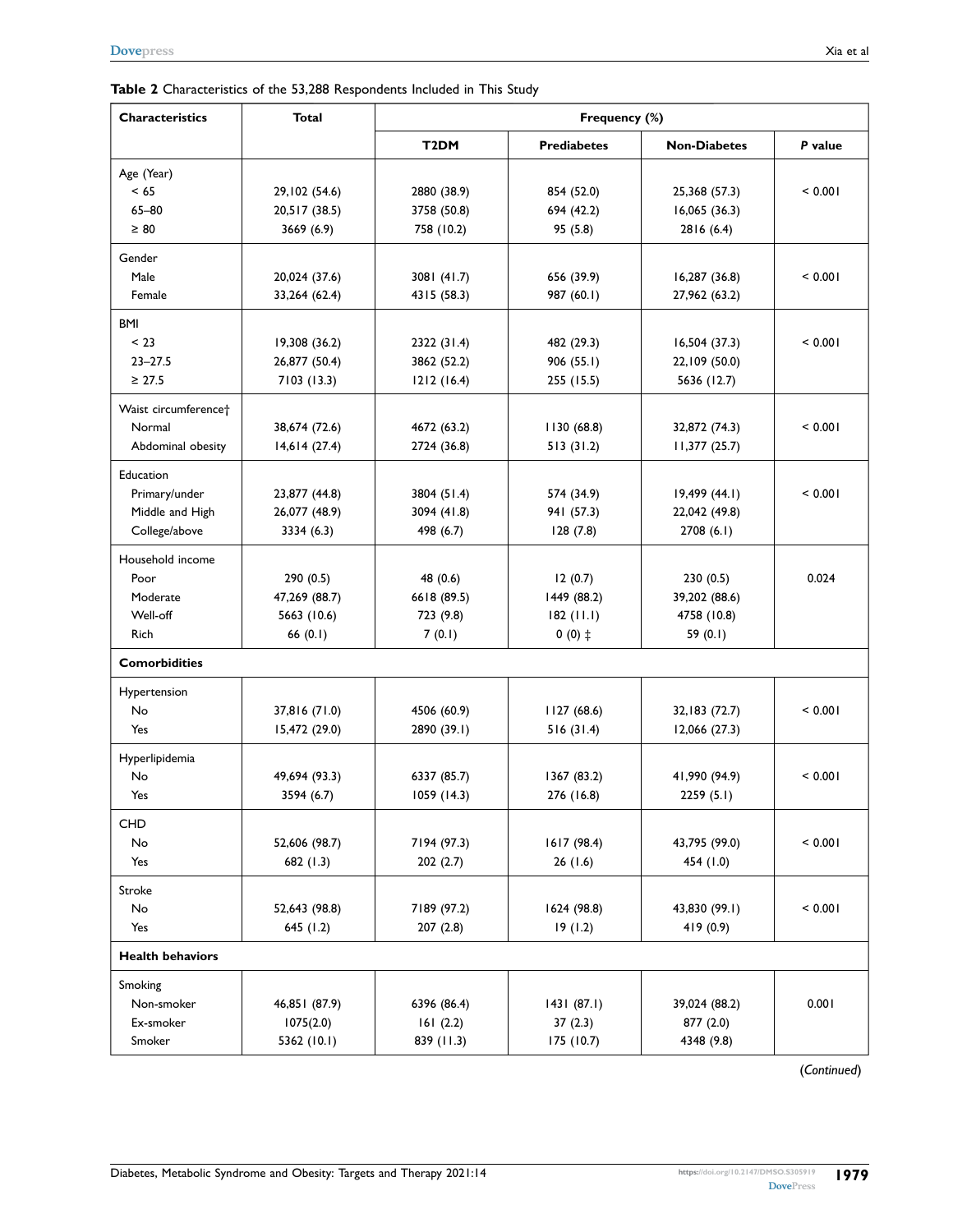| <b>Characteristics</b> | <b>Total</b>   | Frequency (%)     |                    |                     |         |
|------------------------|----------------|-------------------|--------------------|---------------------|---------|
|                        |                | T <sub>2</sub> DM | <b>Prediabetes</b> | <b>Non-Diabetes</b> | P value |
| Drinking               |                |                   |                    |                     |         |
| Non-drinkers           | 14,893(27.9)   | 2104(28.4)        | 445(27.1)          | 12,344(28.0)        | 0.012   |
| Light                  | 17,964 (33.7)  | 2525 (34.1)       | 531(32.3)          | 14,908(33.7)        |         |
| Moderate               | 13,192 (24.7)  | 1807 (24.4)       | 394 (24.0)         | 10,991(24.8)        |         |
| Heavy                  | 7239 (13.6)    | 960 (13.0)        | 273 (16.6)         | 6006 (13.6)         |         |
| METs§                  |                |                   |                    |                     |         |
| Low                    | 2308(4.3)      | 346(4.7)          | 51(3.1)            | 1911(4.3)           | 0.060   |
| Medium                 | 50,598 (95.0)  | 7002 (94.7)       | 1582 (96.3)        | 42,014 (94.9)       |         |
| High                   | 382 (0.7)      | 48 (0.6)          | 10(0.6)            | 324(0.7)            |         |
| Sleep duration (Hour)  |                |                   |                    |                     |         |
| $\leq$ 5               | 3538 (6.6)     | 682 (9.2)         | 129(7.9)           | 2727 (6.2)          | < 0.001 |
| $6 - 9$                | 49,294 (92.5)  | 6622 (89.5)       | 1499 (91.2)        | 41,173 (93.0)       |         |
| > 9                    | 456 (0.9)      | 92(1.2)           | 15(0.9)            | 349 (0.8)           |         |
| <b>Family history</b>  |                |                   |                    |                     |         |
| <b>Diabetes</b>        |                |                   |                    |                     |         |
| No                     | 50,218 (94.2)  | 6319 (85.4)       | 1471 (89.5)        | 42,428 (95.9)       | < 0.001 |
| Yes                    | 3070 (5.8)     | 1077 (14.6)       | 172(10.5)          | 1821(4.1)           |         |
| Dietary intake         |                |                   |                    |                     |         |
| <b>Fish</b>            |                |                   |                    |                     |         |
| No                     | 51,368 (96.4)  | 7184 (97.1)       | 1606 (97.7)        | 42,578 (96.2)       | < 0.001 |
| Yes                    | 1920 (3.6)     | 212(2.9)          | 37(2.3)            | 1671(3.8)           |         |
| Meat/Poultry (g)       |                |                   |                    |                     |         |
| < 100                  | 49, 184 (92.3) | 6859(92.7)        | 1517(92.3)         | 40,808 (92.2)       | 0.305   |
| $\geq 100$             | 4104(7.7)      | 537(7.3)          | 126(7.7)           | 3441 (7.8)          |         |
| Vegetables (g)         |                |                   |                    |                     |         |
| < 100                  | 26,030 (48.9)  | 3503 (47.3)       | 660 (40.2)         | 21,867 (49.4)       | < 0.001 |
| $\geq 100$             | 27,258 (51.2)  | 3893 (52.6)       | 983 (59.8)         | 22,382 (50.6)       |         |
| Soy                    |                |                   |                    |                     |         |
| No                     | 49,037 (92.0)  | 6941 (93.8)       | 1561 (95.0)        | 40,535 (91.6)       | < 0.001 |
| Yes                    | 4251 (8.0)     | 455 (6.2)         | 82 (5.0)           | 3714(8.4)           |         |
| Dairy Product          |                |                   |                    |                     |         |
| No                     | 38,831 (72.9)  | 5110(69.1)        | 1273 (77.5)        | 32,448 (73.3)       | < 0.001 |
| Yes                    | 14,457(27.1)   | 2286 (30.9)       | 370 (22.5)         | 11,801(26.7)        |         |
| Fruits                 |                |                   |                    |                     |         |
| No                     | 23,569 (44.2)  | 3929 (53.1)       | 913 (55.6)         | 18,727 (42.3)       | < 0.001 |
| Yes                    | 29,719 (55.8)  | 3467 (46.9)       | 730 (44.4)         | 25,522 (57.7)       |         |

**Notes:** †Abdominal obesity: waist circumference≥90cm for men and ≥85cm for women. ‡The number of people in this group is zero and cannot be brought into the formula to calculate the percentage.

§Three levels of METs: low (any of the following two criteria: a. No activity reported; b. Some activities were reported, but they did not meet the medium criteria), medium (any of the following three criteria: a. Satisfy various high-intensity physical activities for at least 20 minutes per day, total ≥ 3 d; b. Satisfy all kinds of medium-intensity or walking activities for at least 30 minutes every day, total ≥ 15 d; c. Total physical activity of 3 intensities ≥ 5 d, and total physical activity level of each week ≥ 600 MET-min/w), high (any of the following two criteria: a. various types of high-intensity physical activity total ≥ 3 d, and the total weekly physical activity level ≥ 1500 MET-min/w; b. three types of physical activity total ≥ 7 d, and the weekly total physical activity level ≥ 3000 MET-min/w).

**Abbreviations:** BMI, body mass index; METs, metabolic equivalent of task score; CHD, cardiovascular disease.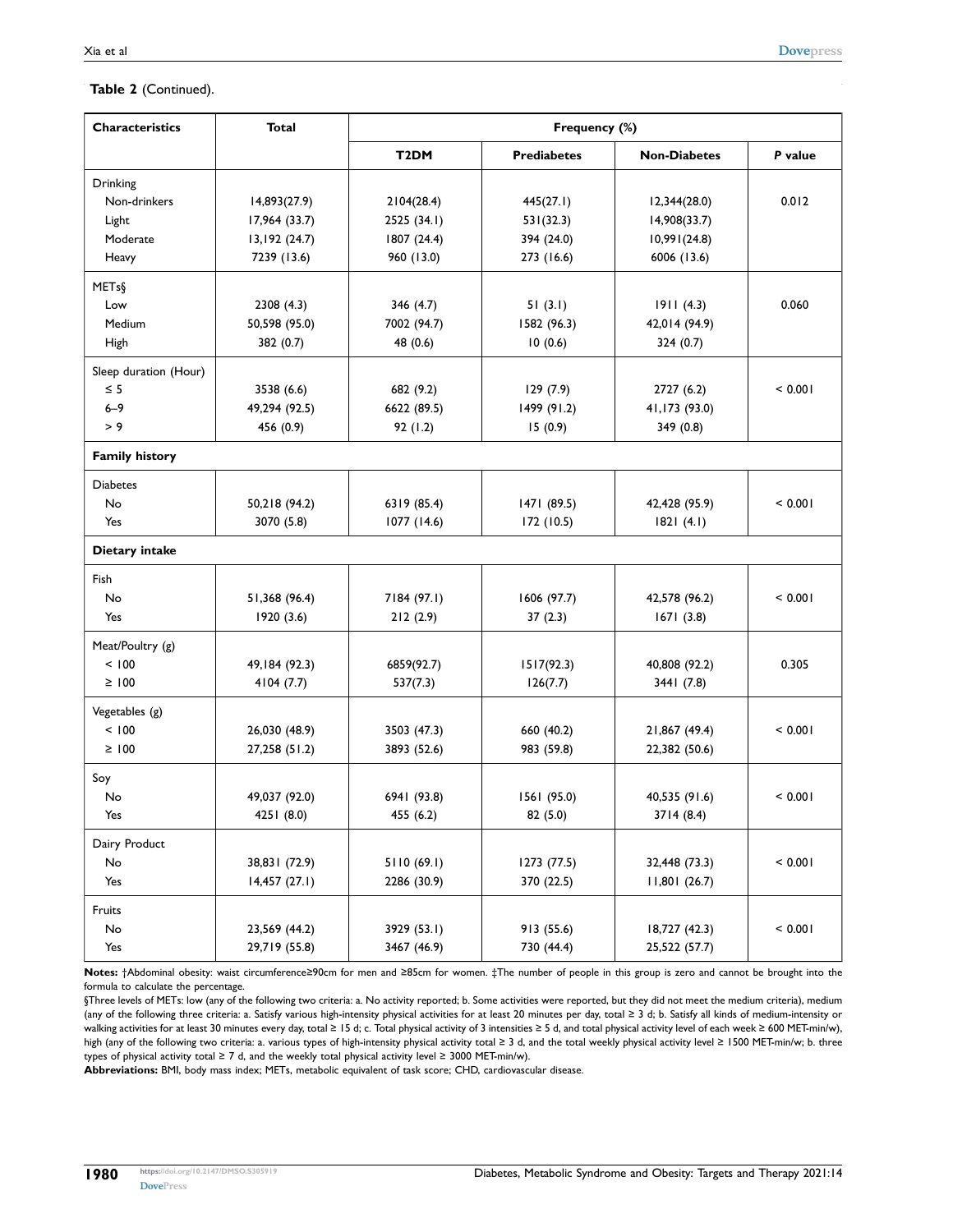<span id="page-6-0"></span>

| Table 3 Participants Characteristics with or without Diabetes |  |  |  |  |
|---------------------------------------------------------------|--|--|--|--|
|---------------------------------------------------------------|--|--|--|--|

| <b>Variables</b>    | Crude OR (95% CI); P value |         |                        |         | Adjusted OR <sup>+</sup> (95% CI); P value |         |                          |             |
|---------------------|----------------------------|---------|------------------------|---------|--------------------------------------------|---------|--------------------------|-------------|
|                     | T <sub>2</sub> DM          | P       | <b>Prediabetes</b>     | P       | T <sub>2</sub> DM                          | P       | <b>Prediabetes</b>       | P           |
| Age (Year)          |                            |         |                        |         |                                            |         |                          |             |
| < 65                | Ref                        |         | Ref                    |         | Ref                                        |         | Ref                      |             |
| $65 - 80$           | $2.06$ (1.96-2.17)         | < 0.001 | $1.28$ (1.16-1.42)     | < 0.001 | $1.88$ (1.78-1.99)                         | < 0.001 | $1.26$ ( $1.01 - 1.57$ ) | 0.044       |
| $\geq 80$           | $2.37(2.17-2.59)$          | < 0.001 | $1.00 (0.81 - 1.24)$   | 0.990   | 2.16 (1.96-2.37)                           | < 0.001 | $1.38(1.24 - 1.54)$      | < 0.001     |
| Gender              |                            |         |                        |         |                                            |         |                          |             |
| Male                | $1.23$ (1.17-1.29)         | < 0.001 | $1.14(1.03 - 1.26)$    | 0.010   | $1.06(0.99 - 1.13)$                        | 0.074   | $0.97(0.85 - 1.10)$      | 0.594       |
| Female              | Ref                        |         | Ref                    |         | Ref                                        |         | Ref                      |             |
| <b>BMI</b>          |                            |         |                        |         |                                            |         |                          |             |
| < 23                | Ref                        |         | Ref                    |         | Ref                                        |         | Ref                      |             |
| $23 - 27.5$         | $1.24$ (1.18-1.31)         | < 0.001 | $1.40(1.25 - 1.57)$    | < 0.001 | $1.59$ (1.47-1.72)                         | < 0.001 | $1.55(1.33 - 1.81)$      | < 0.001     |
| $\geq 27.5$         | $1.53$ (1.42-1.65)         | < 0.001 | $1.55(1.33 - 1.81)$    | < 0.001 | $1.28$ (1.21-1.36)                         | < 0.001 | $1.40$ (1.25-1.57)       | < 0.001     |
| Waist circumference |                            |         |                        |         |                                            |         |                          |             |
| Normal              | Ref                        |         | Ref                    |         | Ref                                        |         | Ref                      |             |
| Abdominal obesity   | $1.69$ (1.60-1.77)         | < 0.001 | $1.31(1.18 - 1.46)$    | < 0.001 | $1.64$ (1.55-1.73)                         | < 0.001 | $1.28$ (1.14-1.44)       | < 0.001     |
| Education           |                            |         |                        |         |                                            |         |                          |             |
| Primary/under       | Ref                        |         | Ref                    |         | Ref                                        |         | Ref                      |             |
| Middle and High     | $0.72$ $(0.68 - 0.76)$     | < 0.001 | $1.45$ (1.32-1.95)     | < 0.001 | $0.82$ (0.78-0.87)                         | < 0.001 | $1.53(1.38 - 1.71)$      | < 0.001     |
| College/above       | $0.94$ $(0.85 - 1.04)$     | 0.260   | $1.61(1.32 - 1.96)$    | < 0.001 | $0.97(0.87 - 1.08)$                        | 0.561   | $1.64$ (1.34-2.00)       | < 0.001     |
| Household income    |                            |         |                        |         |                                            |         |                          |             |
| Poor                | Ref                        |         | Ref                    |         | Ref                                        |         | Ref                      |             |
| Moderate            | $0.81(0.59 - 1.11)$        | 0.183   | $0.71(0.40 - 1.27)$    | 0.246   | $0.84$ (0.61-1.15)                         | 0.274   | $0.71(0.40 - 1.28)$      | 0.258       |
| Well-off            | $0.73(0.53 - 1.00)$        | 0.052   | $0.73$ $(0.40 - 1.33)$ | 0.310   | $0.78$ $(0.57 - 1.08)$                     | 0.139   | $0.75(0.41 - 1.36)$      | 0.336       |
| Rich                | $0.57(0.25 - 1.32)$        | 0.189   | $-1$                   | $-\pm$  | $0.61 (0.26 - 1.43)$                       | 0.254   | $-\ddagger$              | $-\ddagger$ |
| Hypertension        |                            |         |                        |         |                                            |         |                          |             |
| No                  | Ref                        |         | Ref                    |         | Ref                                        |         | Ref                      |             |
| Yes                 | $1.71(1.63 - 1.80)$        | < 0.001 | $1.22$ (1.10-1.36)     | < 0.001 | $1.54$ (1.47-1.62)                         | < 0.001 | $1.18(1.06 - 1.32)$      | 0.002       |
| Hyperlipidemia      |                            |         |                        |         |                                            |         |                          |             |
| No                  | Ref                        |         | Ref                    |         | Ref                                        |         | Ref                      |             |
| Yes                 | $3.11(2.87 - 3.36)$        | < 0.001 | 3.75 (3.28-4.30)       | < 0.001 | $3.02$ $(2.79 - 3.27)$                     | < 0.001 | $3.70(3.23 - 4.24)$      | < 0.001     |
| <b>CHD</b>          |                            |         |                        |         |                                            |         |                          |             |
| No                  | Ref                        |         | Ref                    |         | Ref                                        |         | Ref                      |             |
| Yes                 | 2.71 (2.29-3.20)           | < 0.001 | $1.55(1.04-2.31)$      | 0.031   | 2.23 (1.88-2.64)                           | < 0.001 | $1.48$ (1.00-2.21)       | 0.053       |
|                     |                            |         |                        |         |                                            |         |                          |             |
| Stroke              |                            |         |                        |         |                                            |         |                          |             |
| No                  | Ref                        |         | Ref                    |         | Ref                                        |         | Ref                      |             |
| Yes                 | $3.01(2.55 - 3.56)$        | < 0.001 | $1.22$ (0.77-1.94)     | 0.392   | 2.49 (2.10-2.96)                           | < 0.001 | $1.16(0.73 - 1.84)$      | 0.534       |
| Smoking             |                            |         |                        |         |                                            |         |                          |             |
| Non-smoker          | Ref                        |         | Ref                    |         | Ref                                        |         | Ref                      |             |
| Ex-smoker           | $1.20(0.95 - 1.33)$        | 0.191   | $1.15(0.83 - 1.61)$    | 0.409   | $1.14(0.95 - 1.37)$                        | 0.169   | $0.98(0.69 - 1.39)$      | 0.887       |
| Smoker              | $1.18(1.09 - 1.27)$        | < 0.001 | $1.10(0.94 - 1.29)$    | 0.254   | $1.13(1.03 - 1.24)$                        | 0.010   | $0.91(0.75 - 1.09)$      | 0.307       |
| Drinking            |                            |         |                        |         |                                            |         |                          |             |
| Non-drinkers        | Ref                        |         | Ref                    |         | Ref                                        |         | Ref                      |             |
| Light               | $0.99(0.93 - 1.06)$        | 0.843   | $0.99(0.87 - 1.12)$    | 0.854   | $1.00$ $(0.94 - 1.07)$                     | 0.937   | $0.98(0.86 - 1.12)$      | 0.777       |
| Moderate            | $0.97(0.91 - 1.03)$        | 0.298   | $0.99(0.87 - 1.14)$    | 0.936   | $0.97(0.90 - 1.03)$                        | 0.296   | $0.99(0.86 - 1.14)$      | 0.912       |
| Heavy               | $0.94(0.86 - 1.02)$        | 0.126   | $1.26(1.11 - 1.47)$    | 0.003   | $0.73$ $(0.66 - 0.80)$                     | < 0.001 | $1.08(0.91 - 1.29)$      | 0.379       |

(*Continued*)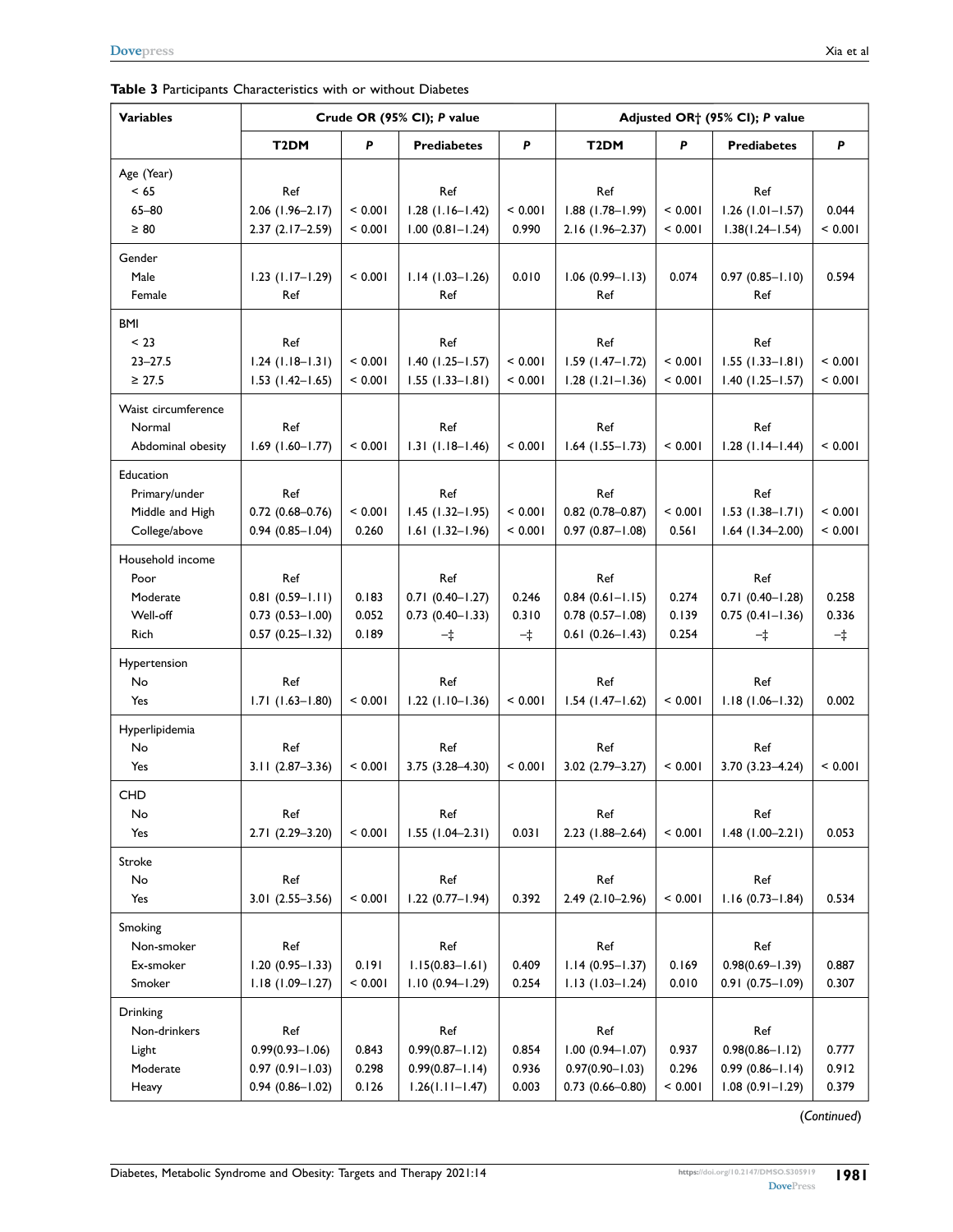| <b>Variables</b>      | Crude OR (95% CI); P value |         |                     | Adjusted OR <sup>+</sup> (95% CI); P value |                        |         |                     |         |
|-----------------------|----------------------------|---------|---------------------|--------------------------------------------|------------------------|---------|---------------------|---------|
|                       | T <sub>2</sub> DM          | P       | <b>Prediabetes</b>  | P                                          | T <sub>2</sub> DM      | P       | <b>Prediabetes</b>  | P       |
| Sleep duration (Hour) |                            |         |                     |                                            |                        |         |                     |         |
| $\leq$ 5              | $1.55(1.42 - 1.70)$        | < 0.001 | $1.30(1.08 - 1.56)$ | 0.005                                      | $1.44$ (1.32-1.58)     | < 0.001 | $1.29$ (1.07-1.55)  | 0.007   |
| $6 - 9$               | Ref                        |         | Ref                 |                                            | Ref                    |         | Ref                 |         |
| > 9                   | $1.64(1.30 - 2.07)$        | < 0.001 | $1.18(0.70 - 1.98)$ | 0.531                                      | $1.46$ (1.15-1.84)     | 0.002   | $1.15(0.68 - 1.93)$ | 0.603   |
| Family diabetes       |                            |         |                     |                                            |                        |         |                     |         |
| No                    | Ref                        |         | Ref                 |                                            | Ref                    |         | Ref                 |         |
| Yes                   | $3.97(3.67 - 4.30)$        | < 0.001 | $2.72(2.31 - 3.21)$ | < 0.001                                    | $4.68$ $(4.31 - 5.08)$ | < 0.001 | $2.85(2.41 - 3.36)$ | < 0.001 |
| Fish                  |                            |         |                     |                                            |                        |         |                     |         |
| No                    | Ref                        |         | Ref                 |                                            | Ref                    |         | Ref                 |         |
| Yes                   | $0.75(0.65 - 0.87)$        | < 0.001 | $0.59(0.42 - 0.82)$ | < 0.001                                    | $0.77(0.67 - 0.90)$    | 0.001   | $0.59(0.43 - 0.83)$ | 0.002   |
| Vegetables            |                            |         |                     |                                            |                        |         |                     |         |
| < 100                 | Ref                        |         | Ref                 |                                            | Ref                    |         | Ref                 |         |
| $\geq 100$            | $1.09(1.03 - 1.14)$        | 0.001   | $1.46$ (1.32-1.61)  | < 0.001                                    | $1.10(1.05 - 1.16)$    | < 0.001 | $1.46$ (1.32-1.61)  | < 0.001 |
| Soy                   |                            |         |                     |                                            |                        |         |                     |         |
| No                    | Ref                        |         | Ref                 |                                            | Ref                    |         | Ref                 |         |
| Yes                   | $0.72(0.65 - 0.79)$        | < 0.001 | $0.57(0.46 - 0.72)$ | < 0.001                                    | $0.73(0.66 - 0.80)$    | < 0.001 | $0.58(0.46 - 0.72)$ | < 0.001 |
| Dairy Product         |                            |         |                     |                                            |                        |         |                     |         |
| No                    | Ref                        |         | Ref                 |                                            | Ref                    |         | Ref                 |         |
| Yes                   | $1.23$ (1.17-1.30)         | < 0.001 | $0.80(0.71 - 0.90)$ | < 0.001                                    | $1.17(1.11 - 1.24)$    | < 0.001 | $0.79(0.71 - 0.89)$ | < 0.001 |
| Fruit                 |                            |         |                     |                                            |                        |         |                     |         |
| No                    | Ref                        |         | Ref                 |                                            | Ref                    |         | Ref                 |         |
| Yes                   | $0.65(0.62 - 0.68)$        | < 0.001 | $0.59(0.53 - 0.65)$ | < 0.001                                    | $0.66$ $(0.63 - 0.70)$ | < 0.001 | $0.59(0.54 - 0.65)$ | < 0.001 |

#### **Table 3** (Continued).

**Notes:** † OR were adjusted for ther factors; ‡ The number of people in this group is 0 and cannot be brought into the formula to calculate the percentage. **Abbreviation:** OR, odds ratios.

<span id="page-7-2"></span><span id="page-7-1"></span><span id="page-7-0"></span>limited to date. In this investigation focusing on the Nanchong region, the overall prevalence of T2DM was 13.9%. To the best of our knowledge, this is the first largescale diabetes survey conducted for middle-aged and elderly adults in a third-tier city in western China. The T2DM prevalence in this study was higher than that in previous studies carried out in China.<sup>20,21</sup> The higher prevalence in this region may be related to the ongoing urbanization and unique nutritional habits among the different provinces of China.<sup>22</sup> Moreover, the higher average age of our study's target population, compared to other studies, might have been a critical factor underlying our results. Our findings highlight that age is an independent risk factor of T2DM in China. $2<sup>3</sup>$  Interestingly, the health habits and dietary patterns of middle-aged and elderly people are better than those of young people, thereby reducing the incidence of diseases. In the current study, the incidence of prediabetes was only 3.7%, which was lower than that previously reported in China. $24-26$ 

<span id="page-7-3"></span>Since prediabetes was predominantly asymptomatic, people largely ignored routine blood glucose testing. This may be related to low awareness of prediabetes and insufficient attention to blood glucose in older adults.<sup>24–26</sup> This part of the population was not included in our study due to the lack of blood glucose data. However, we will address this group and report on the prevalence of T2DM and prediabetes in this sector of the population in future work. It is noteworthy to mention that it is imperative to raise awareness on diabetes and stress the relevance of blood glucose testing, especially among middle-aged and older adults in western China, where the medical system requires improvements.

<span id="page-7-5"></span><span id="page-7-4"></span>This study showed the association of BMI with T2DM and prediabetes. High BMI has been reported to be one of the strongest determinants of  $T2DM<sup>27</sup>$  $T2DM<sup>27</sup>$  $T2DM<sup>27</sup>$  Compared with other European and American nations, Chinese participants had a higher comparative risk of T2DM than participants of other ethnic groups, despite having the same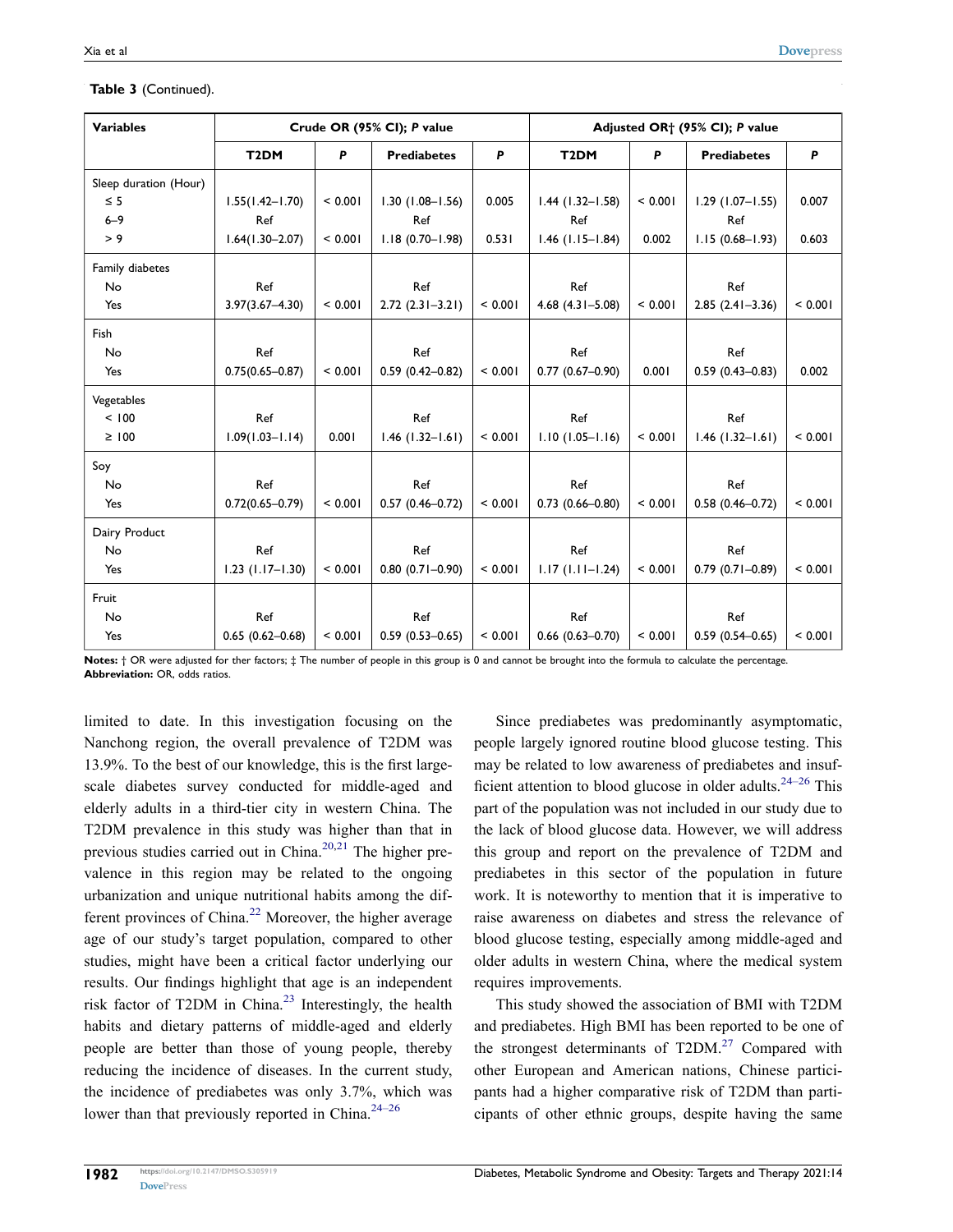<span id="page-8-0"></span>BMI.<sup>28</sup> The present study found that hypertension, hyperlipidemia, CHD, and stroke were positively related to T2DM, consistent with previous studies.<sup>29–31</sup> Hyperlipidemia was also associated with prediabetes. Unfortunately, we were unable to determine whether the comorbidity was the cause or consequence of T2DM and prediabetes. However, it is worth noting that individuals with hypertension, hyperlipidemia, or CHD were at a higher risk of T2DM. Individuals with prediabetes and T2DM are at a higher risk of developing macrovascular complications, including hypertension, CHD, and stroke, $32$ and more than 60% of older adults with T2DM have at least one comorbidity.<sup>[33](#page-10-1)</sup> Therefore, T2DM of middle-aged and elderly people is a significant public health concern receiving widespread attention given its substantial morbidity, mortality, and economic burden.

<span id="page-8-3"></span><span id="page-8-2"></span><span id="page-8-1"></span>Our data showed that compared with low-level education, persons with middle-level education had a lower risk of T2DM. A previous study showed that higher education was significantly related to better management of diabetes among older adults in China.<sup>34</sup> Furthermore, higher education was positively associated with awareness and control of diabetes among the American elderly.<sup>[35](#page-10-3)</sup> This pattern could be explained because higher education is associated with better access and understanding of diabetes.

<span id="page-8-6"></span><span id="page-8-5"></span><span id="page-8-4"></span>We found that current smokers have a significantly higher risk of developing T2DM than ex-smokers and nonsmokers. Helmut et al demonstrated that exposure to smoke and second-hand smoke strongly affects the risk of T2DM and the probability of its complications.<sup>36</sup> Furthermore, given that more women than men smoke, a higher incidence of smoking-related diabetes in females is expected in the future.<sup>37</sup> Our results show that drinking alcohol reduced the risk of T2DM, as alcohol intake  $\geq 30$ g/day lowered the risk of T2DM after adjusting for other factors in the analysis. This is consistent with previous results showing that moderate alcohol consumption is associated with a lower risk of T2DM. Interestingly, for current non-drinkers and never-drinkers, those with alcohol intake  $\leq 63$  g/day had a lower risk of T2DM, while the risk increased with higher alcohol amounts.<sup>[38](#page-10-6)</sup> However, this benefit might be limited to women only since men tended to have higher risks of T2DM even at very low levels of alcohol consumption[.39](#page-10-7)

<span id="page-8-8"></span><span id="page-8-7"></span>Some dietary factors, such as the intake of soy and fruit, were protective against T2DM and prediabetes, in line with previous research.<sup>40–43</sup> In this study, eating dairy products was protective against prediabetes. However, it also increased the risk of T2DM, suggesting an inconclusive relationship between dairy products and diabetes. Our data support that the physiologic response to dairy products may differ according to the type of dairy product, the fat content, and the individual's age and health status.<sup>[44](#page-10-9)</sup> Thus, it cannot be simply concluded that dairy products, in general, reduce the risk of diabetes.  $45-47$ 

<span id="page-8-13"></span><span id="page-8-11"></span><span id="page-8-10"></span><span id="page-8-9"></span>Our results contrast with evidence supporting a beneficial effect of vegetable intake in preventing T2DM.<sup>42,[48](#page-10-12)</sup> In Chinese cuisine, vegetables are mainly stir-fried in oil.<sup>[49](#page-10-13)</sup> In contrast, Europeans and Americans con-sume vegetables primarily in salads, boiled or steamed.<sup>[50](#page-10-14)</sup> Stir-frying involves a greater amount oil than salads and boiled dishes, with the average amount of oil being 12 g per 100 g of vegetables.<sup>[49](#page-10-13)</sup> This excessive oil in vegetable-based dishes is known to increase the risk of developing diabetes.<sup>51</sup>

<span id="page-8-14"></span><span id="page-8-12"></span>This cross-sectional study is representative of the middle-aged population not only because it was conducted in eight communities of Nanchong but also because of its large sample size. Nevertheless, this study also has some limitations. First, the results were specific to the urban population. Future research should examine individuals from rural areas to confirm the results obtained in the present study. Second, although we also investigated the risk factors of prediabetes, the findings should be interpreted with caution, as a large number of individuals in this group had incomplete information and were excluded. The prevalence of T2DM and prediabetes in the excluded population should be investigated to further confirm our findings. Moreover, individual awareness of prediabetes needs to be assessed in future studies. Finally, we did not collect data on diabetes treatment and glycated hemoglobin levels and did not assess the impact of these factors on diabetes and prediabetes.

#### **Conclusion**

The prevalence of T2DM and prediabetes was 13.9% and 3.1%, respectively, among middle-aged and older adults in Nanchong. Advanced age, high BMI, abdominal obesity, a family history of diabetes, hyperlipidemia, and smoking increased the risk of T2DM and prediabetes. Soy and fruit intake was beneficial in preventing T2DM and prediabetes, whereas vegetable intake increased the risk, mainly due to the large amount of oil used in the Chinese cooking method. These findings can assist the early identification of persons at high risk of T2DM and prediabetes and the implementation of timely lifestyle interventions to prevent these conditions.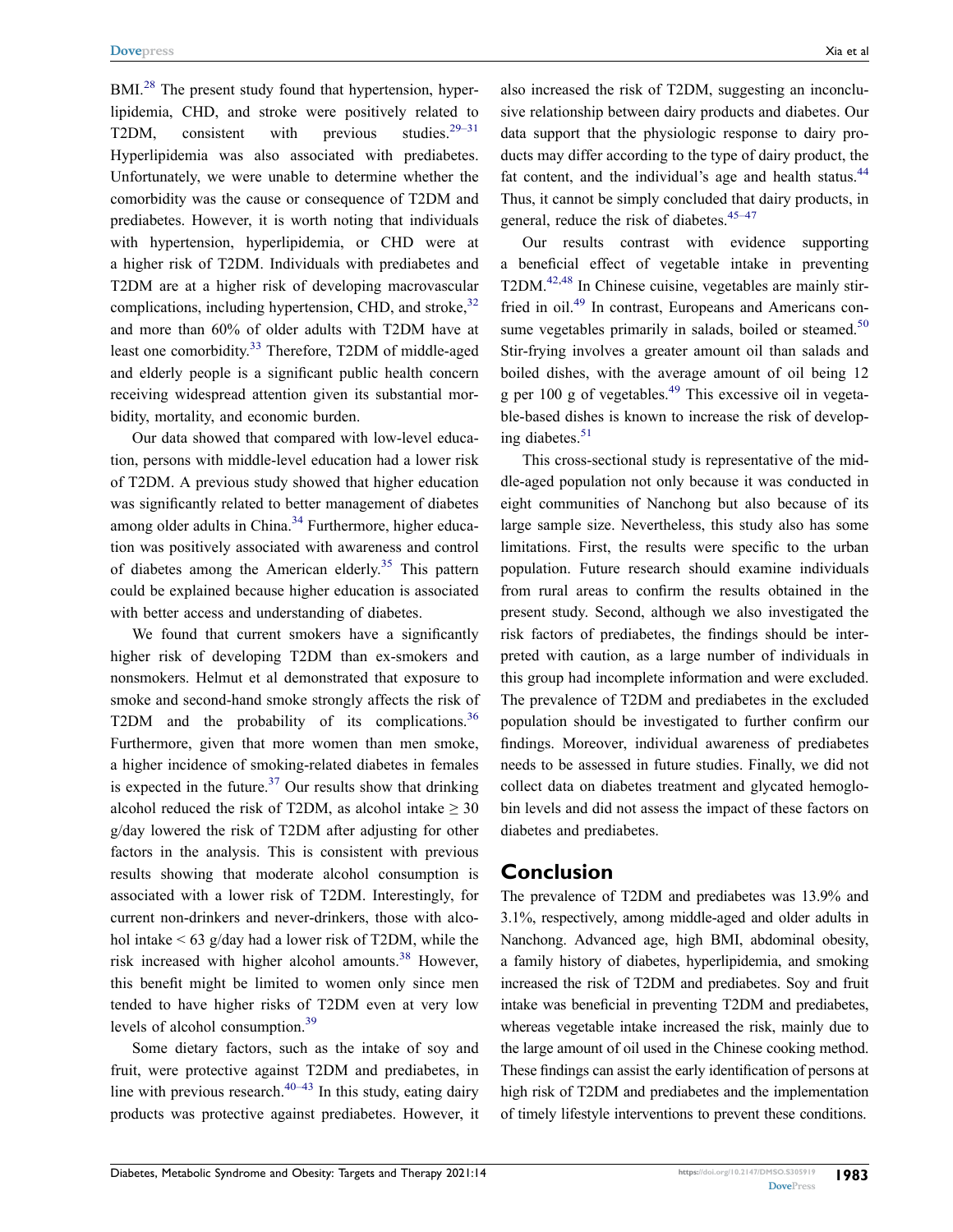# **Data Sharing Statement**

After publication, the authors intend to share individual de-identified participant data and all the clinical data collected from the patients. Besides, the statistical results and ethical approval consent are available for one year upon request through an e-mail:xishengx@126.com.

#### **Acknowledgments**

We thank all the participants of this study for their contribution. This work was supported by Merck & Co., Inc. and the Community Comprehensive Management Program at the Nanchong Central Hospital (grant no. 20100167). The authors would like to thank the Comprehensive Management Center of Chronic Diseases of the Nanchong Central Hospital and the Community Service Centers in the Shunqing District, Nanchong. Mengdi Xia and Kaixiang Liu are co-first authors in this study.

#### **Disclosure**

The authors declare that the research was conducted in the absence of any commercial or financial relationships that could be construed as a potential conflict of interest.

# **References**

- <span id="page-9-0"></span>1. IDF. *International Diabetes Federation Diabetes Atlas*. *9th* ed. Brussels: IDF; [2019](#page-0-2).
- <span id="page-9-1"></span>2. Chen M, Zhang X, Fang Q, Wang T, Li T, Qiao H. Three single nucleotide polymorphisms associated with type 2 diabetes mellitus in a Chinese population. *Exp Ther Med*. [2017;](#page-0-3)13(1):121–126.
- <span id="page-9-2"></span>3. Shah HS, Morieri ML, Marcovina SM, et al. Modulation of GLP-1 levels by a genetic variant that regulates the cardiovascular effects of intensive glycemic control in ACCORD. *Diabetes Care*. [2018](#page-0-4);41 (2):348–355.
- <span id="page-9-3"></span>4. Feng W, Mao G, Li Q, et al. Effects of chromium malate on glycometabolism, glycometabolism-related enzyme levels and lipid metabolism in type 2 diabetic rats: a dose-response and curative effects study. *J Diabetes Investig*. [2015;](#page-0-5)6(4):396–407.
- <span id="page-9-4"></span>5. Poppe L, Crombez G, De Bourdeaudhuij I, Van der Mispel C, Shadid S, Verloigne M. Experiences and Opinions of Adults with Type 2 Diabetes Regarding a Self-Regulation-Based eHealth Intervention Targeting Physical Activity and Sedentary Behaviour. *Int J Environ Res Public Health*. [2018;](#page-0-6)15:5.
- <span id="page-9-5"></span>6. Tabák AG, Herder C, Rathmann W, Brunner EJ, Kivimäki M. Prediabetes: a high-risk state for diabetes development. *The Lancet*. [2012;](#page-1-0)379(9833):2279–2290.
- <span id="page-9-6"></span>7. Yang T, Jiang S, Barnett R, Peng S, Yu L. Individual and city-level determinants of secondhand smoke exposure in China. *Int J Health Geogr*. [2015](#page-1-1);14:1.
- <span id="page-9-7"></span>8. Zhang J, Jin J, Liu J, et al. A study of the correlation of insulin resistance and leptin with inflammatory factors and vascular endothelial injury in T2DM patients with CHD. *Exp Ther Med*. [2018](#page-1-2);265–269.
- <span id="page-9-8"></span>9. Ma X, Wang Z, Liu X. Progress on catastrophic health expenditure in China: evidence from China Family Panel Studies (CFPS) 2010 to 2016. *Int J Environ Res Public Health*. [2019](#page-1-3);16:23.
- <span id="page-9-9"></span>10. Roden M. Diabetes mellitus: definition, classification and diagnosis. *Wien Klin Wochenschr*. [2016;](#page-1-4)128(Suppl S2):S37–40. doi:[10.1007/](https://doi.org/10.1007/s00508-015-0931-3) [s00508-015-0931-3](https://doi.org/10.1007/s00508-015-0931-3)
- <span id="page-9-10"></span>11. al. WECe. Appropriate body-mass index for Asian populations and its implications for policy and intervention strategies. *The Lancet*. [2004](#page-1-5);363(9403):157–163.
- <span id="page-9-11"></span>12. Fan Y, Wang R, Ding L, et al. Waist circumference and its changes are more strongly associated with the risk of Type 2 diabetes than body mass index and changes in body weight in chinese adults. *J Nutr*. [2020](#page-1-6).
- <span id="page-9-12"></span>13. Programme WToH. *Guidelines for Controlling and Monitoring the Tobacco Epidemic*. Geneva: World Health Organization [WHO; [1997](#page-2-1).
- <span id="page-9-13"></span>14. Martínez-Larrad MT, Corbatón-Anchuelo A, Fernández-Pérez C, Lazcano-Redondo Y, Escobar-Jiménez F, Serrano-Ríos M. Metabolic syndrome, glucose tolerance categories and the cardiovascular risk in Spanish population. *Diabetes Res Clin Pract*. [2016](#page-2-2);114:23–31.
- <span id="page-9-14"></span>15. Xiao J, Wu CL, Gao YX, et al. Prevalence of metabolic syndrome and its risk factors among rural adults in Nantong, China. *Sci Rep*. [2016](#page-2-2);6:38089.
- <span id="page-9-15"></span>16. Lee PH, Macfarlane DJ, Lam TH, Stewart SM. Validity of the International Physical Activity Questionnaire Short Form (IPAQ-SF): a systematic review. *Int J Behav Nutr Phys Act*.  $2011.8:115$  $2011.8:115$
- <span id="page-9-16"></span>17. Fan ML, He JP. Chinese guidelines for data processing and analysis concerning the International Physical.pdf. *Zhonghua Liu Xing Bing Xue Za Zhi*. [2014;](#page-2-4)961–964.
- <span id="page-9-17"></span>18. Djbcf RI, Monk TH, Berman SR, Kupfer DJ. The Pittsburgh sleep quality index: a new instrument for psychiatric practice and research. *Psychiatry Res*. [1989](#page-2-5);28:193–213.
- <span id="page-9-18"></span>19. Liu R, Li Y, Mao Z, et al. Gender-specific independent and combined dose-response association of napping and night sleep duration with type 2 diabetes mellitus in rural Chinese adults: the RuralDiab study. *Sleep Med*. [2018](#page-2-6);45:106–113.
- <span id="page-9-19"></span>20. Jing Z, Chu J, Imam Syeda Z, et al. Catastrophic health expenditure among type 2 diabetes mellitus patients: a province-wide study in Shandong, China. *J Diabetes Investig*. [2019](#page-7-0);10(2):283–289.
- <span id="page-9-20"></span>21. Song Y, Zhang X, Zhang H, et al. Prevalence of diabetes and prediabetes in adults from a Third-Tier City in Eastern China: a cross-sectional study. *Diabetes Ther*. [2019](#page-7-0);10(4):1473–1485.
- <span id="page-9-21"></span>22. Zhu W, Chi A, Sun Y. Physical activity among older Chinese adults living in urban and rural areas: a review. *J Sport Health Sci*. [2016](#page-7-1);5 (3):281–286.
- <span id="page-9-22"></span>23. Mao F, Zhu X, Liu S, et al. Age as an independent risk factor for diabetic peripheral neuropathy in chinese patients with type 2 diabetes. *Aging Dis*. [2019;](#page-7-2)10(3):592–600.
- <span id="page-9-23"></span>24. Wang WD, Xing L, Teng JR, Li S, Mi NA. Effects of basal insulin application on serum visfatin and adiponectin levels in type 2 diabetes. *Exp Ther Med*. [2015;](#page-7-3)9(6):2219–2224.
- 25. Xu Y, Wang L, He J, et al. Prevalence and control of diabetes in Chinese adults. *JAMA*. 2013;310(9):948–959.
- 26. Menke A, Casagrande S, Geiss L, Cowie CC. Prevalence of and trends in diabetes among adults in the United States, 1988-2012. *JAMA*. 2015;314(10):1021–1029.
- <span id="page-9-24"></span>27. Zhang S, Lei R, Wu J, et al. Role of high mobility group A1 and body mass index in the prognosis of patients with breast cancer. *Oncol Lett*. [2017](#page-7-4);14(5):5719–5726.
- <span id="page-9-25"></span>28. Zhang Y, Santosa A, Wang N, et al. Prevalence and the association of body mass index and other risk factors with prediabetes and type 2 diabetes among 50,867 adults in China and Sweden: a cross-sectional study. *Diabetes Ther*. [2019](#page-7-5);10(6):2061–2077.
- <span id="page-9-26"></span>29. Mizukami H, Inaba W, Takahashi K, Inoue K, Sawanobori K, Yagihashi S. Augmented reduction of islet beta-cell mass in Goto-Kakizaki rats fed high-fat diet and its suppression by pitavastatin treatment. *J Diabetes Investig*. [2012](#page-8-0);3(3):235–244.